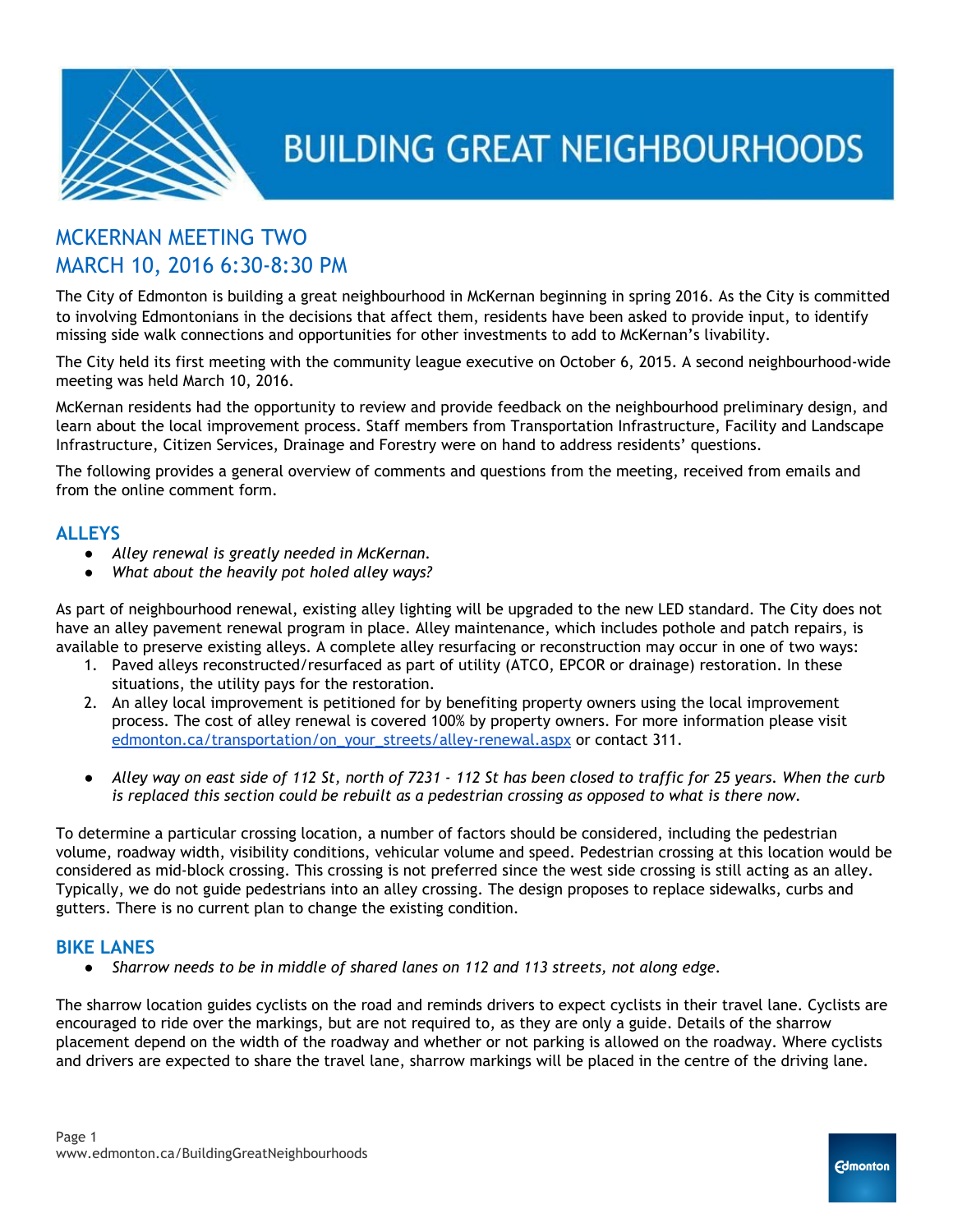

*● Is there any way to create protected bicycle lanes through community, particularly 112 Street? Bike crossing at 72 & 112 - this is a busy area and often bicyclists must cross to push east side ped flasher lights to stop traffic on 72nd, is there possibility of adding flasher button on west side of 112?*

112 Street is identified as a neigbourhood bike route that uses wayfinding signage and sharrow markings to guide cyclists on the road and remind drivers to expect cyclists in their travel lane. Shared-use lanes are provided when motorists and cyclists are expected to share the road. There is insufficient space for protected bike lanes on 112 Street without removing parking or impacting the boulevard space, so they are not under consideration at this time.

Pedestrian flasher crossing lights are specifically designated for pedestrians crossings, as cyclists are considered vehicles under the Highway Traffic Safety Act, we are not able to add an additional button to facilitate cyclist actuation of the pedestrian flasher crossing lights. Cyclists are welcome to use the pedestrian flasher crosswalk if they dismount and walk, or they can adhere to the stop sign controls and cross 72 Avenue when safe to do so. At the current time, there is no funding to upgrade this signal to one which can accommodate cyclist actuation, however it will be reassessed when funding becomes available.

*● At 109 St and University Ave, if you close down the road on south side, please move the activation light button as well so that cyclists don't have to ride on the sidewalk to activate light. Can you have two activation lights at one intersection?*

Subject to funding, additional cyclist actuation of the actuated pedestrian signal at the University Avenue/109 Street intersection will be incorporated into the redesign of the intersection.

*● On 72 Ave at 112 St, if you widen the bike path, cars will be able to turn left onto 72 Ave thru the opening.*

The redesign of the 72 Avenue/112 Street intersection is to better facilitate north-south cyclist movements through the intersection. The width of the median break has been specifically designed such that it will not be easy for cars to make a left turn at this location.

*● Improve N/S crossing of 82 Ave at 114 St. Bike/walk path goes up W side of 114 but not way to continue north on 114 without dangerous crossing to E side.*

The Belgravia McKernan Station Area Plan identifies improvements to the pedestrian crossing on the west side of the 114 Street/University Avenue (82 Avenue) intersection. Currently, there is no funding for this pedestrian crossing improvement. If funding for this project is approved by City Council, improvements to this pedestrian crossing will be implemented.

*● There is no way for bikes to cross 109 St between University Ave and 78 Ave since they have to go a fair way away on the sidewalk to get to the pedestrian light button. Relocate or have 2 sets of buttons one for pedestrians and 1 for bikes.*

Subject to funding, additional cyclist actuation of the actuated pedestrian signal at the University Avenue/109 Street intersection will be incorporated into the redesign of the intersection.

*● New sidewalk along south on University Ave to connect from 114 St to pedestrian flasher could be a shared use path to include bicycle traffic. 112 St contra-flow bike lane between University Ave & 79 Ave needs raised barrier between it and the sidewalk so the snow from the sidewalk doesn't get plowed and piled in the bike lane.*

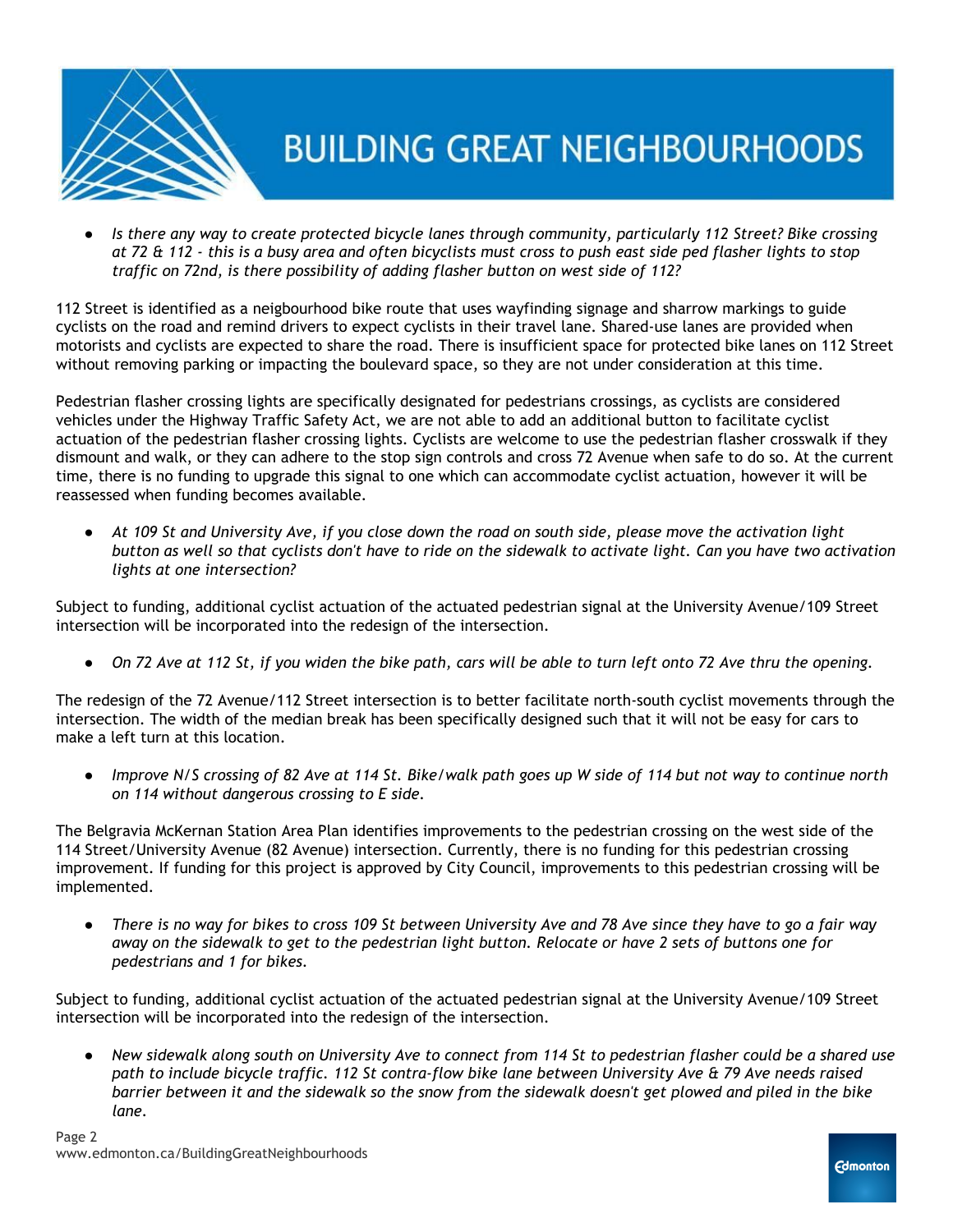

The narrow boulevard space and streetlight poles do not allow room for a multi-use trail connection along the south side of 82 Avenue. 112 Street is identified as a neigbourhood bike route that uses wayfinding sinage and sharrow markings to guide cyclists on the road and remind drivers to expect cyclists in their travel lane. Shared-use lanes are provided when motorists and cyclists are expected to share the road. There is insufficient space for protected bike lanes on 112 Street without removing parking or impacting the boulevard space, so they are not under consideration at this time.

### **DRAINAGE**

● *Replace the pipes. The relining of the sewage and water pipes seem like band-aid work. Broken pipes still there.*

Pipe relining (also known as cured-in-place-pipe or CIPP) results in a new pipe within the old "host" pipe. CIPP uses a resin to form the new pipe. The felt "sock" you may see over the manhole during installation is fully saturated with the resin. The sock plays no part in the strength; it is merely a vehicle for transporting the resin into place in the host pipe. The sock is "inverted" through the manhole and along the length of the host pipe using water or air pressure to ensure a tight fit of the liner to the host pipe. The fluid resin is then cured in place using steam, hot water or ultraviolet lights. This changes the fluid resin to a solid.

CIPP liners are designed to be independently strong, not relying on the host pipe for any structural strength. The new pipe is as strong as the pipe would be if it was replaced by open cut. Except in very rare circumstances, the pipe liner extends from one manhole to the next. As a result, the entire pipe is renewed. This differs from open cut, since most open cut repairs are done as "spot repairs" that don't replace the entire pipe. With relining, there are no weak spots where the liner starts or ends, and the smooth, jointless interior generally increases flow capacity. The City has been using this technology since the early 1990s. Liner testing shows them performing as intended.

*● 11118 73 Ave Back at the back - broken pipes still in alley. Water collects a lot. They graded - did not work. Pipes need to be replaced. Front - road has fallen down - collects water.*

The sewer in the alley behind your home is a combined sewer, carrying both storm and sanitary flows. The combined sewer in the back alley of this location has been relined as per the McKernan Drainage Scope of Work. Neighbourhood Renewal does not include alley grading. If you experience continued pooling in this location please contact Drainage Operations through 311, so they can investigate the problem. It is also important to ensure proper lot grading, which is the responsibility of property owners. For more information go to

[http://www.edmonton.ca/residential\\_neighbourhoods/residential-lot-grading.aspx](http://www.edmonton.ca/residential_neighbourhoods/residential-lot-grading.aspx)

Surface drainage along the front streets will be addressed through roadway reconstruction, which will ensure that stormwater flows to the appropriate catch basin.

*● Storm sewer drainage at intersection of 75 Ave and 111 Street was cut off several years ago. We have had local floods in the summer of 1953, July of 1978 and July 11, 2004. This intersection is at the bottom of the old lake, what plan is there to provide proper flood prevention drainage?*

Drainage renewal is essential in order to maintain the structural integrity of the sewers in your neighbourhood. Drainage Operations is aware that many of the pipes in McKernan are in very poor condition, so it is important for us to renew them to prevent structural failure that could lead to flooding and interruption of service. This work is being done in advance of roadway renewal to avoid later open cut work.

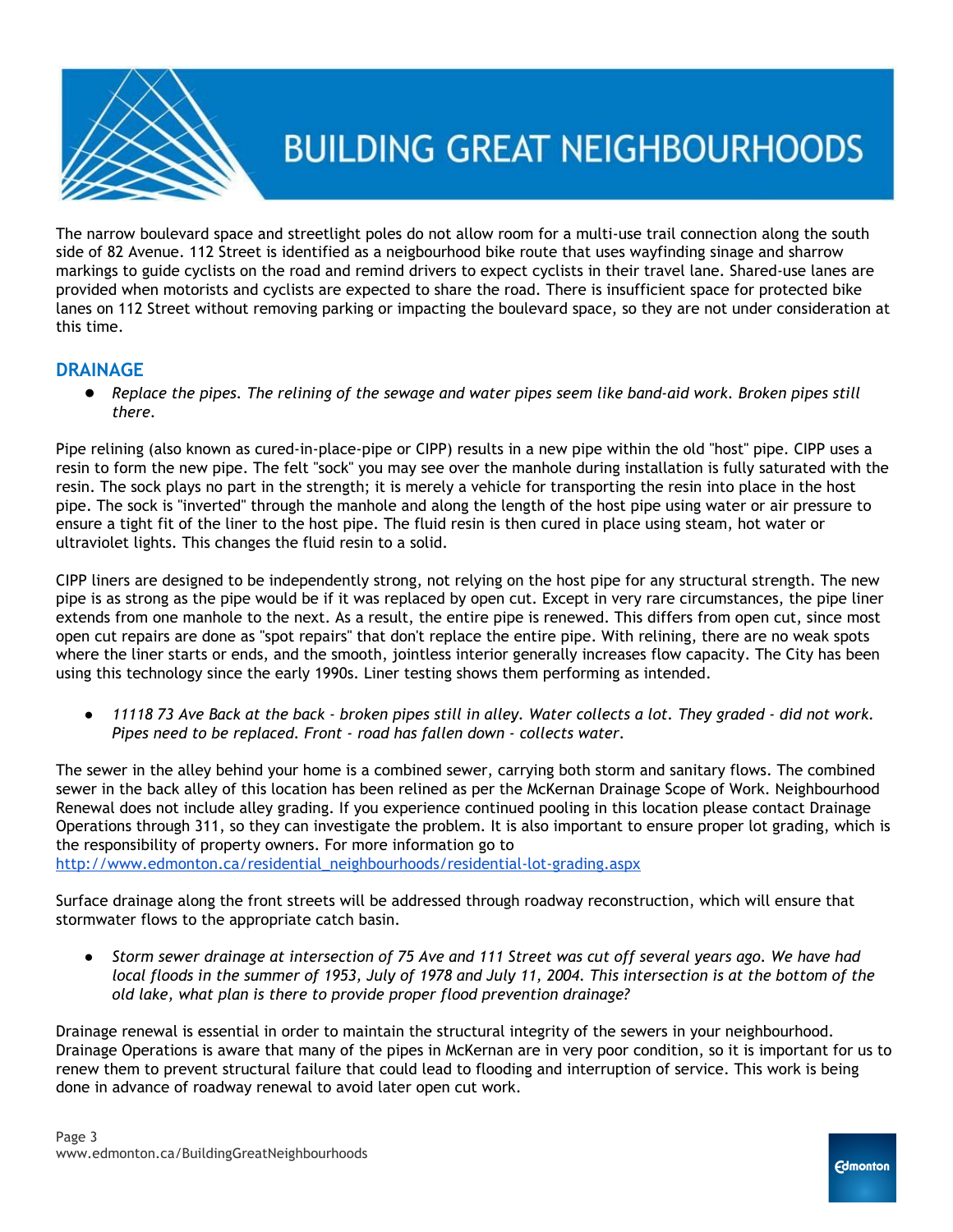

The Flood Prevention Program and the Sewer Upgrading Strategy are newer programs developed in light of flooding in recent years. These programs will be looking at different solutions for flooding, like increased pipe capacity or storm water ponds. Because these programs are in the early stages of development, the timing doesn't meet the current Drainage Neighbourhood Renewal schedule for this neighbourhood. However, these programs could plan flood prevention projects in McKernan in the future.

Please call 780-496-5539 to be added to the flood prevention program mailing list or to receive future updates and notices by e-mail. Call the 24-hour drainage hotline at 780-496-1717 if there is a drainage or sewer problem on your property or on your street. More information about drainage services and the flood prevention program is available a[t](http://www.edmonton.ca/floodprevention) [www.edmonton.ca/floodprevention](http://www.edmonton.ca/floodprevention)

[The City of Edmonton is also currently](http://www.edmonton.ca/floodprevention) undertaking a city-wide study to address not only sewer backups, but flooding in [the streets as well. Please see the following website](http://www.edmonton.ca/floodprevention) for more information: [http://www.edmonton.ca/city\\_government/utilities/City-Wide%20Flood%20Mitigation%20Study.aspx](http://www.edmonton.ca/city_government/utilities/City-Wide%20Flood%20Mitigation%20Study.aspx)

*● Will lead water pipes be replaced?*

Please contact EPCOR Lead Program Representative at 780-412-6858 regarding Lead Service Pipe Replacement. [For](http://www.edmonton.ca/floodprevention) [more information](http://www.edmonton.ca/floodprevention), refer to the following website <http://www.epcor.com/water/service-delivery/Pages/lead-pipes.aspx>

#### **LOCAL IMPROVEMENTS**

*● Home owners shouldn't be responsible for costs to sidewalks to be repaved. This is on city property, and years of property taxes paid by owners. Proper planning of costs have not been done properly.*

Reconstructing the sidewalk in front of property owners' lots is a local improvement—a project that City Council considers of greater benefit to a specific area rather than to the municipality as a whole. Residential property owners therefore share the cost 50-50 with the City. The 50-50 cost share for sidewalks has been in place since 1995.

Your neighbourhood will be divided into a number of project areas. If 50% +1 of property owners within a particular project area do not want sidewalk reconstruction, they can petition against the project. If defeated, sidewalk reconstruction will not take place and the City will perform sidewalk maintenance only. To learn more go to [edmonton.ca/localimprovements](http://edmonton.ca/localimprovements)

### **MEETING FORMAT**

- *● Tip: Great for presenter to start off with holding questions until the end because they may be answered in the presentation. That way it prevents tangent and bedlam question asking.*
- *● Having an open forum would be better than individual questions should have both. Divide and conquer..*
- *● There were no question periods for people to hear concerns.*

The City of Edmonton has staff from various departments available to answer questions during the meeting. Previously, we have had Q&A sessions after the presentation and found that it only allows for a small number of questions from a few people. With a number of subject matter experts available, we have found that we can answer more individual questions and also address specific questions that residents and property owners may have.

*● Meeting notification should be sent to property owners. Particular in this area, there are a lot of rental properties. The owner do not receive any notification.*

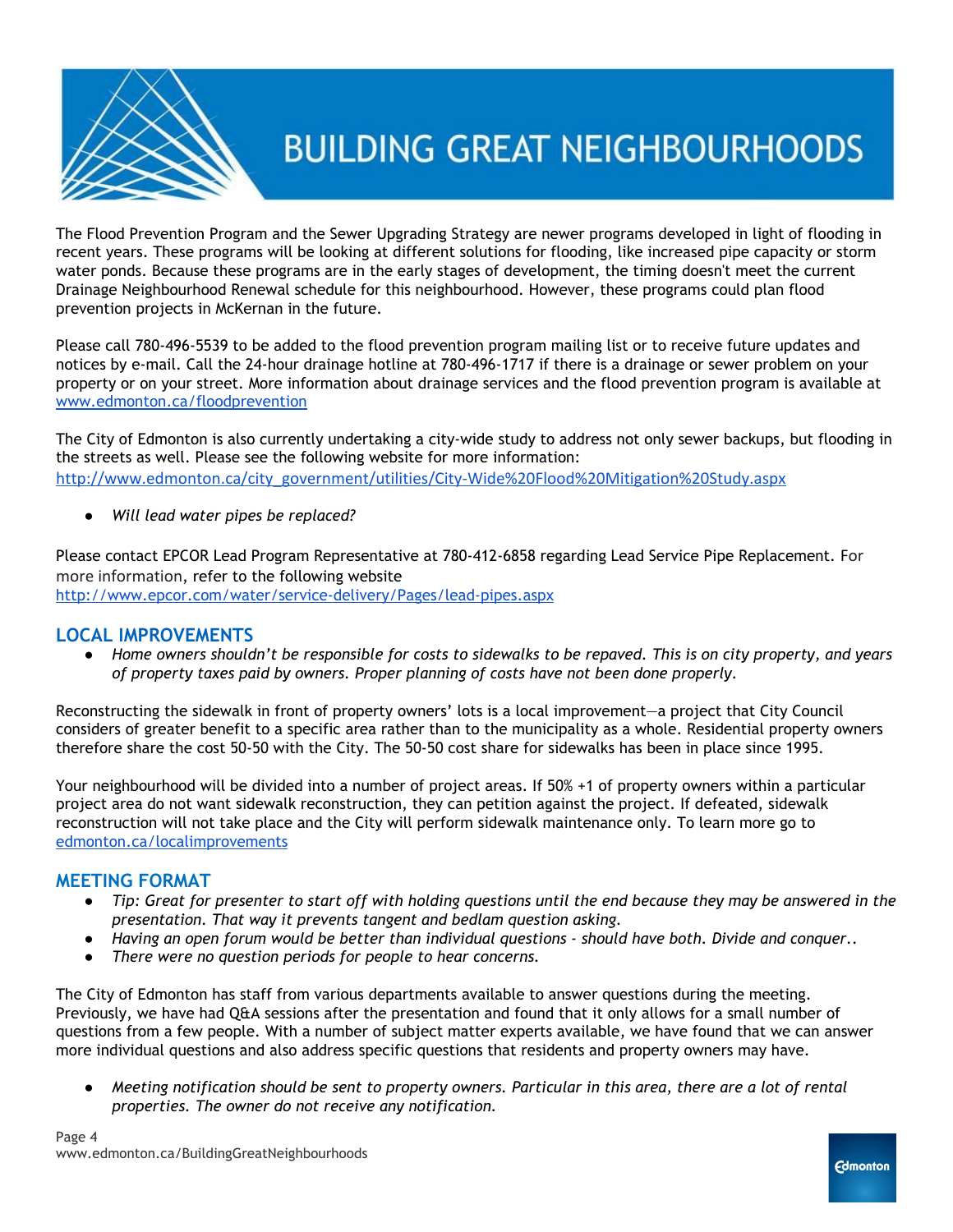

To inform residents of this public meeting, City staff did the following:

- hand delivered a flyer to residences in McKernan advising of the meeting details;
- advertised the meeting in the City of Edmonton's public engagement calendar [\(edmonton.ca/PublicInvolvementCalendar\)](http://edmonton.ca/PublicInvolvementCalendar);
- distributed a public service announcement to the media;
- provided information about the meeting to the McKernan Community League;
- put up road signs; and
- updated McKernan's Building Great Neighbourhoods web pages with the meeting details edmonton.ca/buildingmckernan

For the third public meeting as part of the neighbourhood renewal process, the City mails meeting notifications to property owners.

### **PARKING**

- *Cars park too close to the intersection here blocking sight lines. Consider extending no parking zone further back from the intersection or doing something like this (drawing of curb build/extension) to prevent cars from parking too close to the intersection.*
- *● Prevent vehicles from parking on 111 St between 76 Ave & 75 Ave to help with sight-lines when turning on 76 Ave.*

The curb return radii at the intersection will be reconstructed as per current standard, it will improve the drivers' sight-line. Traffic bylaw C5590 prohibits parking vehicles too close to the intersection or stop/yield signs (details of this bylaw can be found on the City website). Unfortunately, some people do not adhere to the bylaw.

To file a complaint about an illegally parked vehicle, contact the Edmonton Police Services dispatch services and ask for the Parking Patrol section at 780-423-4567. If you reach the voice messaging system, follow the prompts for making a parking complaint. More information on this can be found here: [http://www.edmonton.ca/bylaws\\_licences/bylaws/parking-enforcement-faq.aspx](http://www.edmonton.ca/bylaws_licences/bylaws/parking-enforcement-faq.aspx)

To limit the on-street parking, you can apply for the residential parking program as outlined here: [http://www.edmonton.ca/transportation/driving\\_carpooling/residential-parking.aspx](http://www.edmonton.ca/transportation/driving_carpooling/residential-parking.aspx)

*● We have a small island outside our door which at the moment is non-parking. During construction will (could?) this island be deemed a parking area to help residents?*

The City will distribute construction notices 7-10 days before the start of construction next to your property. During construction, one lane of traffic will be maintained at all times under flag person control and, where possible, one side of the street will be available for parking. No parking will be permitted in signed areas, however, if there is sufficient space, the island in reference could be deemed a parking area to facilitate the goal of maintaining parking on one side of the street. This decision will be made after the Construction Project Manager has a chance to observe the impact of active construction at this location. Access to businesses, residences and alleys will be maintained where possible at all times. Emergency access will be maintained at all times. All residents are asked to access their homes through the alleys if possible during construction.

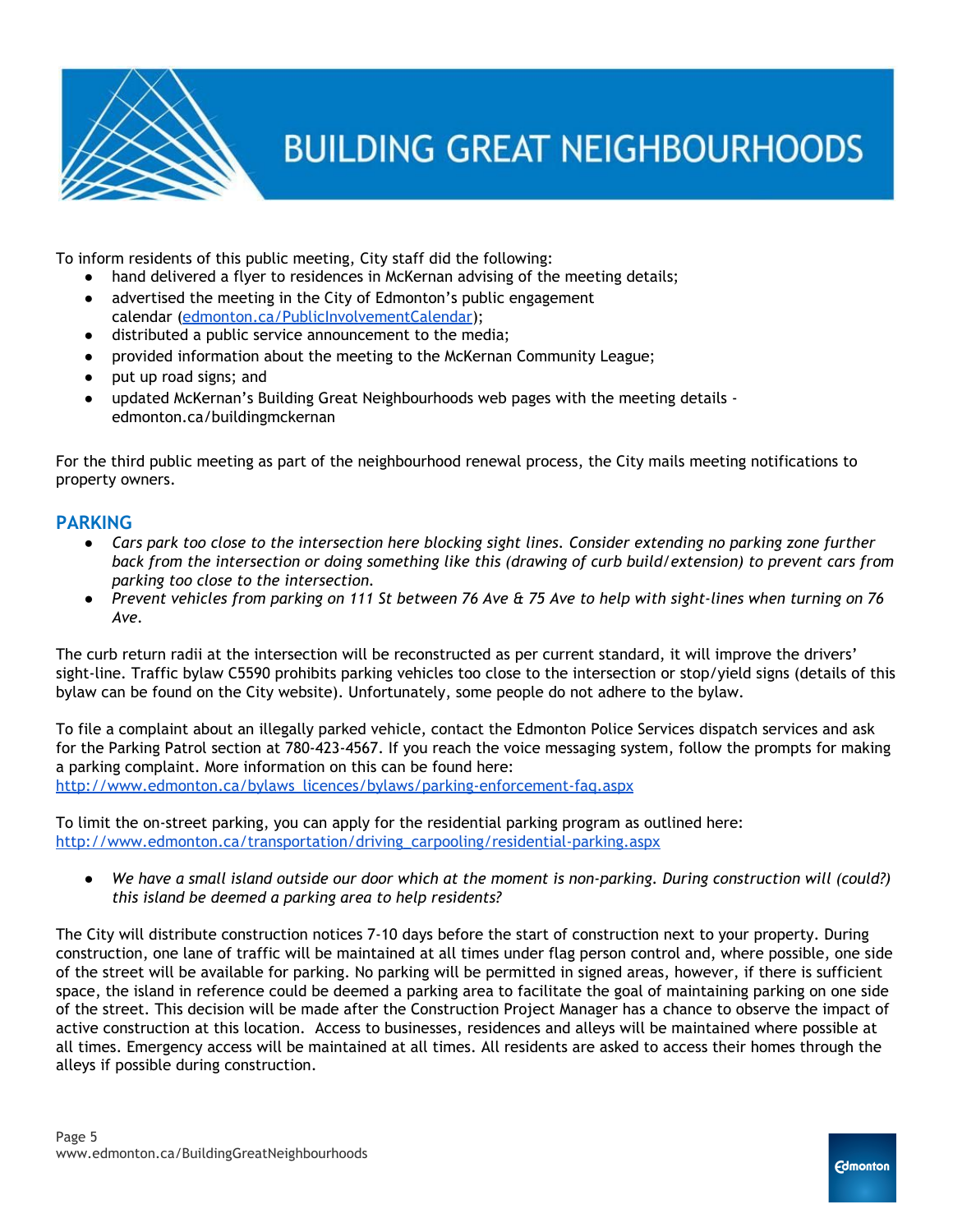

*● Will there be any work around McKernan School during the school year? It already too congested with parking and activities at the community hall. Any design improvement for "drop off" at school at 78 Ave.*

The construction around school zones will be scheduled when students are out of school on summer break, between July and August.

McKernan School's drop-off areas on 78 Avenue and 76 Avenue are being reviewed in conjunction with the school bus drop-off zone on 76 Avenue, as part of the Engage 106-76 Project. To find out more about the project, please sign up to become a Community Partner by visiting the project website at <http://engage106-76.info/>

### **SIDEWALKS**

- *I like the sidewalks being added to east side of 112 and 113 Streets. 72 Ave and 112 Street this intersection can be dangerous when approaching on 112 Street from the north*
- *Sidewalks on both sides of 112 Street are crucial. Whyte ave sidewalk is long overdue, thanks.*

Thank you for your comment. The City will consider this suggestion and assess whether it appropriate at this location.

● *Straight-face curbs divert water better. Rolling curb allow water to back-up over the sidewalk faster.*

All infrastructure is designed and constructed to City standards while ensuring appropriate drainage to designated catch basins. If the drainage paths are clear, the water will flow to the catch basins. Should blockages occur in the drainage paths, there is a potential for water to pond or to backup and follow the paths of least resistance. This is especially true during the freeze and thaw cycles experienced in Edmonton. Yes, it is true that the straight face curb and gutter has a higher retention capability due to the taller curb height, but if clear from blockages, water will drain correctly into the gutters and to catch basins regardless of curb type.

These curb types are used extensively in new and reconstructed neighbourhoods following both industry and City guidelines. Various factors are considered throughout all stages of design:

- Drainage across and along roadways and adjacent properties
- Whether the existing curb and gutters are constructed together with a sidewalk (monolithically) or as a stand alone curb and gutter
- Existing curb type
- Number of driveways in the neighbourhood
- Required road structure
- Adjacent lot grades
- Size and number of trees in proximity to the sidewalks and curb and gutters

In addition to the local design constraints, decisions are also made factoring in construction type, cost and schedule conflicts.

*● How to improve access to McKernan Park from east side (ie 111 St) The only access is by alleys between 74/75 Ave and 75/76 Ave. Can better access be denied? Sidewalks on E side of 111 st from 72 to 76 Ave. Sidewalks are on opposite sides N/S of 76 Ave which is dangerous for pedestrians.*

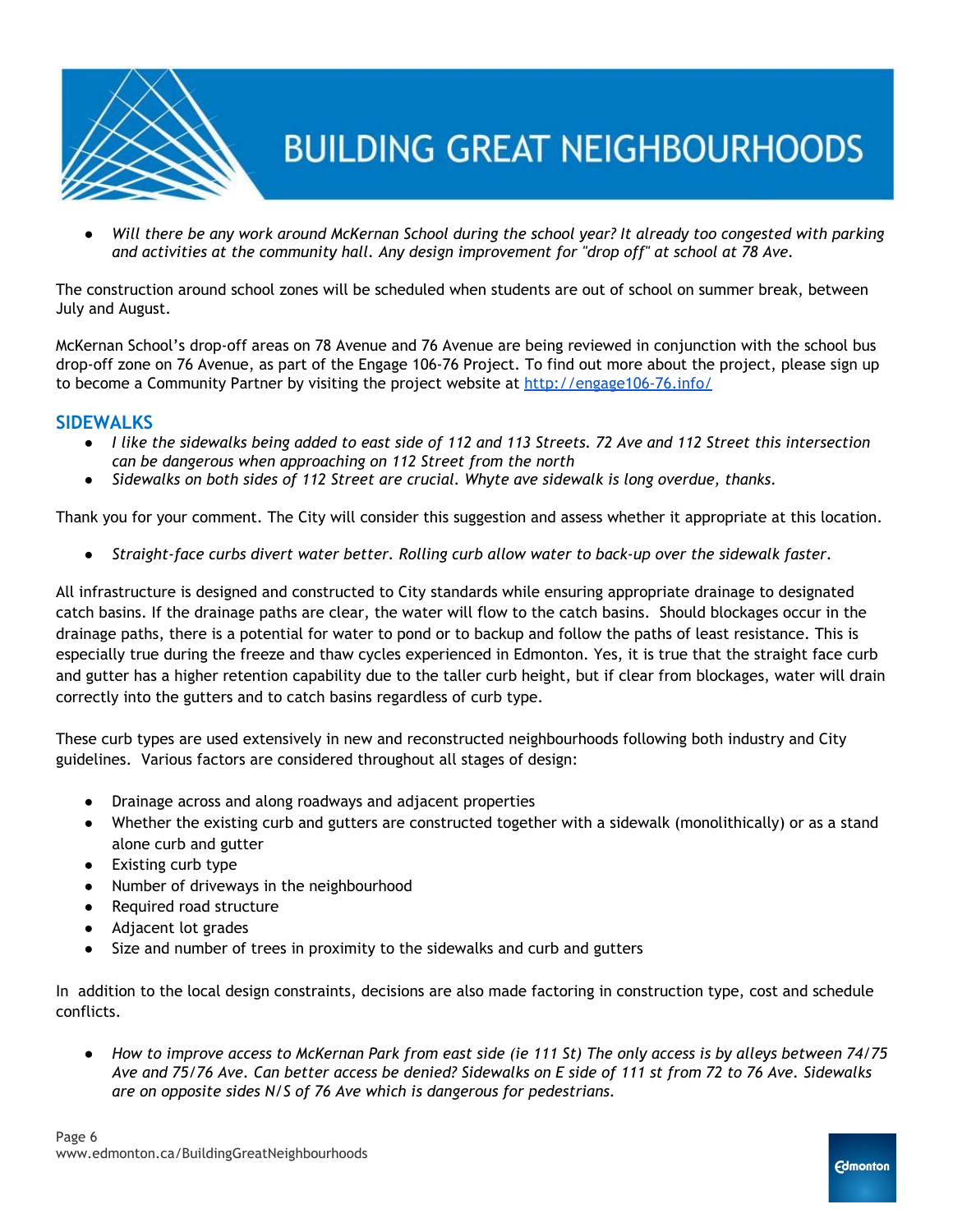

The City does not encourage pedestrian access through alleys. Sidewalks along 76 Avenue and 112 Street, with a pedestrian controlled flasher at the crosswalk at 76 Avenue and 112 Street, currently provide access to McKernan Park.

After reviewing the east side of 111 Street between 72 Avenue and 76 Avenue with an Urban Forestry representative, it was determined that it would be very difficult to build a sidewalk without damaging the existing tree roots. Therefore, a sidewalk will not be constructed in this location.

*● I have no sidewalk along side of my property. They are planning to rip out my trees and shrubs to put this in. I do not want this done!!*

To avoid the negative impact on the tree root systems and the existing flat lots, the proposed sidewalk at this location will not be constructed.

#### **TRAFFIC**

- *Traffic on 72 Ave westbound is often travelling very fast. If on a bike trying to cross onto the bike path south of the intersection it can be very dangerous.*
- *● The pedestrian flasher would be more safe as a red light, as a lot of vehicles speed through that area.*
- *● Friends in neighbourhoods that have had renewal report increased traffic and speeds because roads are smoother. What measures are taken to keep traffic speeds down? (bad roads have positive side effect of reducing shortcutting and lowering speed.)*

Thank you for your suggestion. All drivers are expected to obey the rules of the road. Speeding is an enforcement issue best dealt with by the Edmonton Police Service or the Office of Traffic Safety. Contact 311 or visit [www.edmonton.ca/trafficsafety](http://www.edmonton.ca/trafficsafety) for neighbourhood speed management information.

In 2012, City Council adopted the Speed Reduction Policy (C566). This policy allows community leagues to request that the City review speed limits for residential roadways within their community for consideration of reducing the speed limit to 40 km/hr. Requests will be referred to administration for review and consideration. More information is available at [http://www.edmonton.ca/transportation/traffic\\_safety/speed-reduction-pilot.aspx](http://www.edmonton.ca/transportation/traffic_safety/speed-reduction-pilot.aspx)

*● Glad to learn of 109 St/University Ave reconfig. Consider adding another light trigger at University Ave on west side.*

Subject to funding, additional cyclist actuation (trigger) of the actuated pedestrian signal at the University Avenue/109 Street intersection will be incorporated into the redesign of the intersection.

*● Left turn onto 114 Street heading south from 72 Ave and heading west. Traffic backs up with so many people west on 72 Ave towards Fox Drive. Tweaking the medians a bit would leave more room for people on 72 Ave who wish to turn south thus easing congestion.*

Thank you for your suggestion. The City will consider it and examine its feasibility. If implemented, it will be reflected in the final design. The final design will be presented at meeting 3 and will be available online at [http://www.edmonton.ca/transportation/on\\_your\\_streets/mckernan-neighbourhood-renewal.aspx](http://www.edmonton.ca/transportation/on_your_streets/mckernan-neighbourhood-renewal.aspx)

*● This maybe not part of BGN but I would appreciate feedback. I have concerns regarding parking/traffic on 111 Street from 74 Ave - 76 Ave. People are parking here on both sides to walk to university/LRT and access to 76 Ave is restricted to one lane. I would suggest a bike lane on one side and parking on only one side of the*